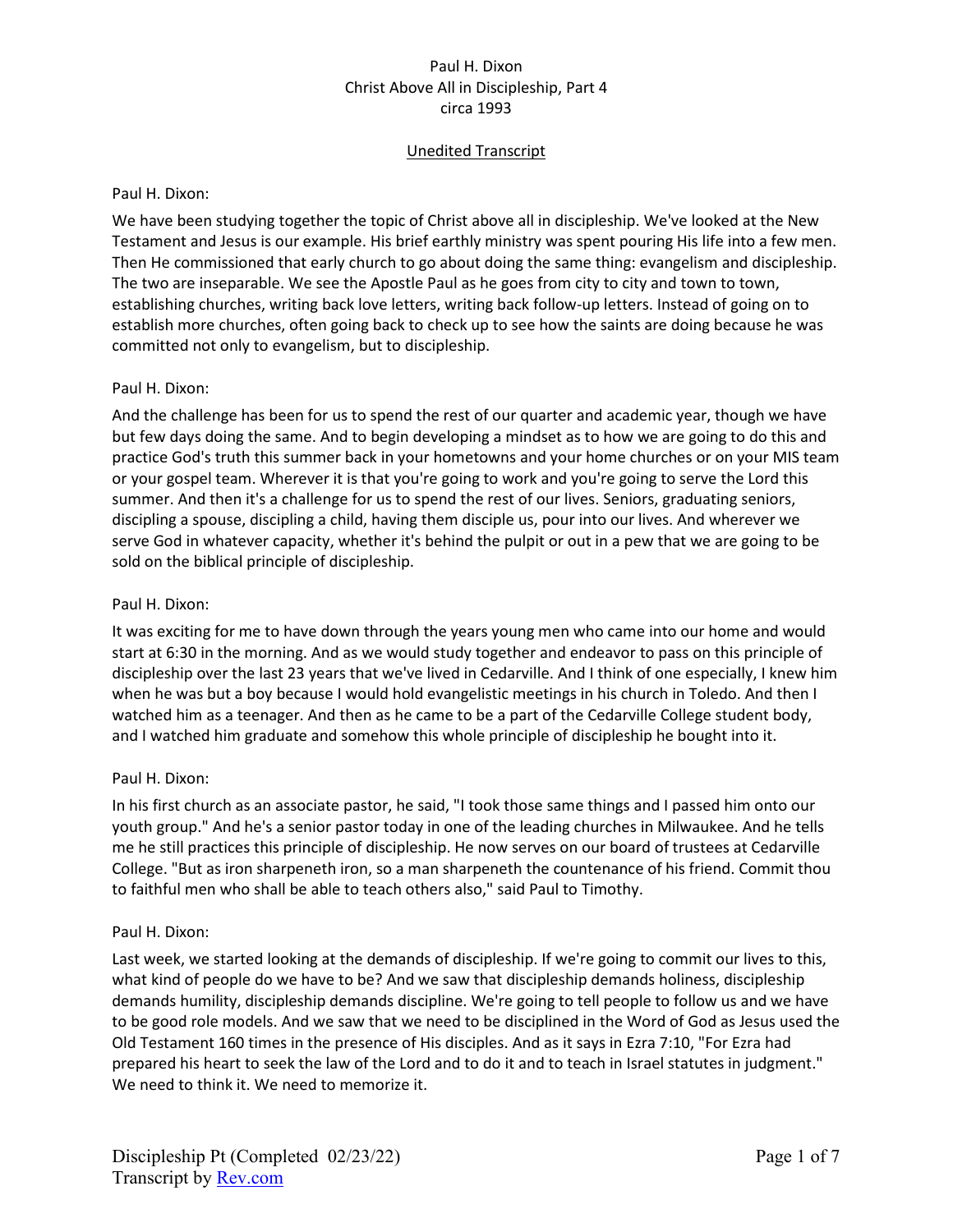### Paul H. Dixon:

The Word of God needs to become a part of our mindset, our lives if we're going to disciple others. We need to be disciplined in prayer. I really doubt that much discipleship takes place without prayer. There's a sense where we pray about those we're going to pour our lives into. We see Jesus praying so much in the presence of His disciples so much so that they said, "Lord teach us to pray." But I'm convinced that He prayed as to who would be the 12 and He prayed about who would be the three. And surely we would do the same.

## Paul H. Dixon:

Every major event in our Lord's life was accompanied by prayer. You go through the Book of Acts and you go through the epistles, there's a major emphasis on prayer. I just returned late last night, got home about midnight from a trip to Phoenix. I was invited to speak at the national conference or I should say the area conference for the Southwest Association of the Conservative Baptist of America. And we met in the Palmcroft Baptist Church in Phoenix.

## Paul H. Dixon:

I spoke on Thursday night and Friday and Saturday. And then Sunday morning, I had the morning services at Palmcroft before catching the plane home. Pastor Don Ingram has been there for six years. Some of our faculty will remember that Don Ingram pastored the Church of the Open Door in Elyria, Ohio. And often we would have him come and speak in on our platform. And I'm always impressed with Don. I remember when he told me, "I've been here at the Open Door, I think 17, 18 years. And the work is so big and I just need to go to a smaller place." And so he goes to this 500 size church in Phoenix.

#### Paul H. Dixon:

And a week ago yesterday, they had 2,000. It's bigger than the church that he left. And I've tried to evaluate what is it that makes Don Ingram tick? He's one of the really refreshing individuals that I've had the privilege of meeting in my life. One of the things was very clear as we met yesterday morning. Before the service started, we had a two services yesterday morning. And a little after eight o'clock, we were meeting with a number of other people and there on my chair as a I knelt to pray were the guidelines as to how to pray for the church and how to pray for the service. It's something they've just started this year. And they have people praying all during the days.

#### Paul H. Dixon:

And he said, "Brother Paul, we've seen our offerings go up \$5,000 a week. We've seen our attendance go up 200 a week. And we are seeing decisions in every service since we started this new prayer emphasis." That shouldn't surprise us. God works when God's people pray. And if we are going to be disciplers, we have to be committed and disciplined in prayer.

#### Paul H. Dixon:

Number four, discipleship demands love. I still remember the student who came to me one time and said, "I want to be a pastor." I remember it so vividly. For whatever reason, I think we had been talking about discipleship in an open meeting at Grace Baptist Church here in town, and I'd invited a bunch of students to come. And it was at time of Q&A and then afterward this kid came up to me privately. He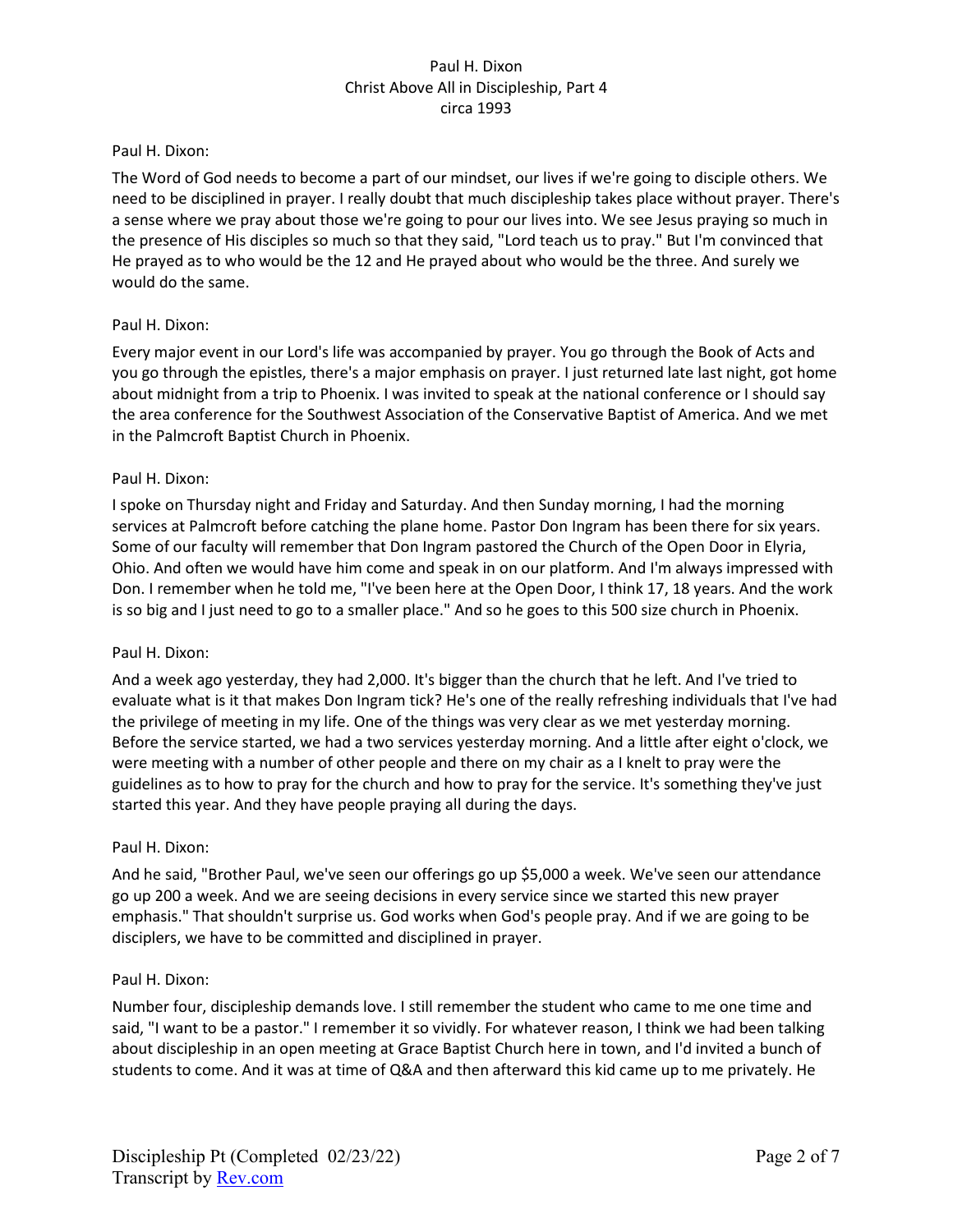said, "I really want to pastor, but I have a major problem." I said, "What's your problem?" He said, I don't much care for people." And I said, "You have a problem."

## Paul H. Dixon:

You can't be a discipler if you don't love people. Jesus said in John 13:34-35, "By this shall all men know that you are my disciples if you have love one toward another." Let's just look at John 15 for a few moments. Often we think about John 15 as a fruit-bearing passage and it is crucial when it comes to that great truth. But in John 15:8, 'Herein is my father glorified that you bear much fruit, so shall you be my disciples" Now He is talking to His disciples about bearing fruit. "And as the father hath loved me, so have I loved you. And I want you to continue in my love."

## Paul H. Dixon:

One of the keys to Jesus' discipling was how much He loved the disciples. "If you keep my commandment, you shall abide in my love even as I've kept my Father's commandments and abide in His love. These things. Have I spoken unto you that my joy might remain in you and that your joy might be full. This is my commandment that you love one another as I have loved you." If you want to be a discipler, ask God to give you a great love for people in general, but especially for a few that you can pour your life into.

## Paul H. Dixon:

Number five. Discipleship demands patience. God is never in a hurry to build men and to build women. May I have a heart to heart with you? I've been at this in Christian higher education for a good while. Going back to when I was a student. And I greatly appreciate those who always manifest a heart for God who sit there right now listening to this series on discipleship and you are excited about it and you're buying into it and you're saying, "I want to spend my life doing this." And yet, when I was a student there, it was a segment of the student body who really could care less.

# Paul H. Dixon:

And the "spiritual ones" had a tendency to write off the "unspiritual ones" and to get fairly judgmental and critical. And in reality, developing such a spirit that becomes unspiritual in itself. Hang in there with those who seemingly have little interest. When the record is written and all of our lives have been lived, some of those who today seemingly have so little interest will have accomplished the most. Don't ever give up on each other.

#### Paul H. Dixon:

I've had students graduate from here and all they heard in chapel and I wasn't sure they ever listened. All they heard in chapel didn't take till five years later after they graduated. We must be patient. We have to be patient with the men and the women that God is working in their lives as He's working in our lives.

#### Paul H. Dixon:

Number six, discipleship demands sacrifice. I want you to look at 2 Corinthians 12:15 and what the Apostle Paul said about the people at Corinth and his relationship to them. And I would remind you, this was not an easy group to love that this was a group with lots of problems. Doctrinally, they didn't get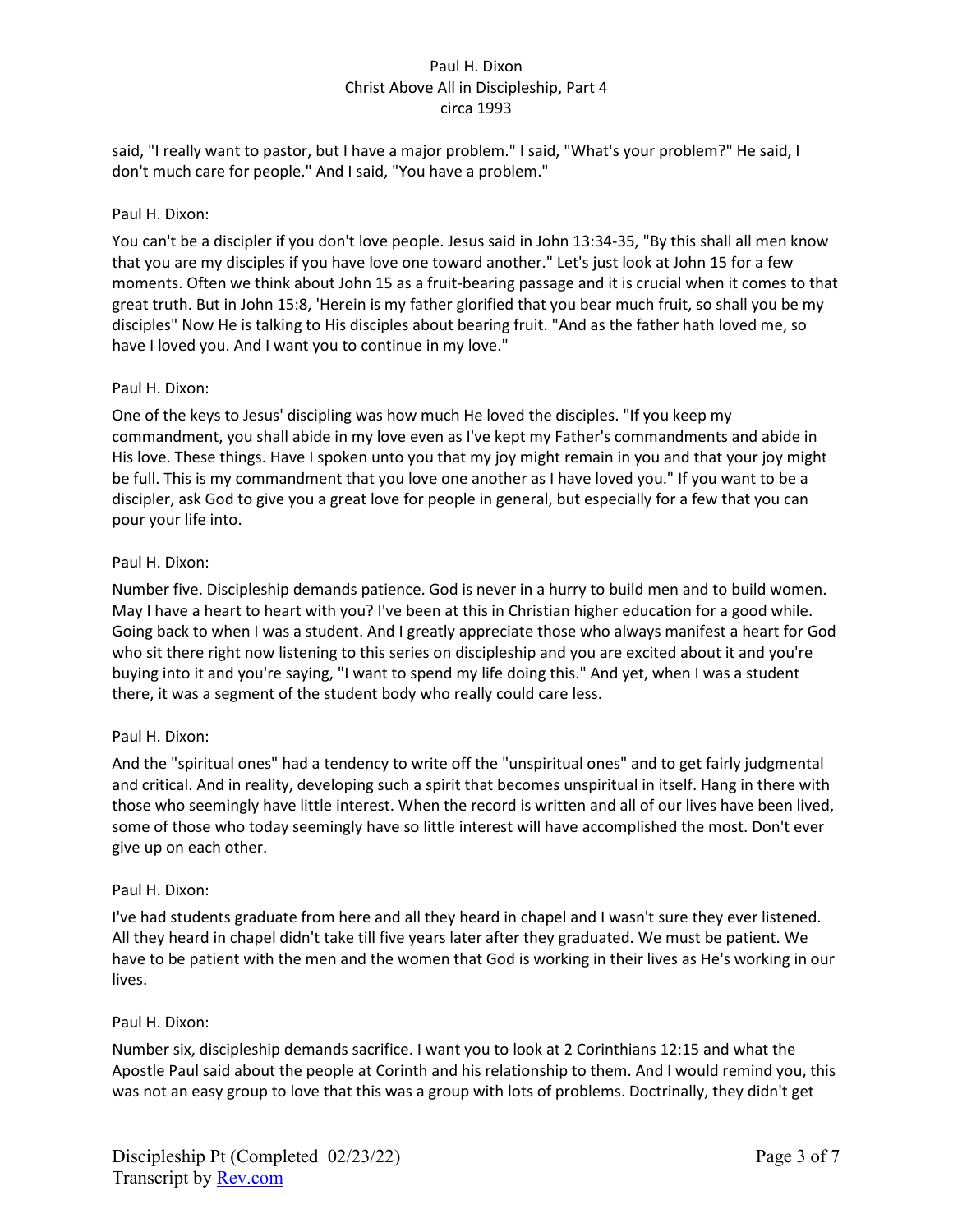along well at times. There was division. There was strife. Some said, "I'm of Paul." Some said. "I'm of Apollos." Some said, "I'm of Cephas." Yet, Paul loved them. Maybe no one else did, but Paul did.

## Paul H. Dixon:

In 2 Corinthians 12:15, "I will very gladly spend and be spent for you; though the more abundantly I love you, the less I be loves." Wow. There are times when you feel like that as a parent, the more I love you, the less I'm loved. Paul said, "I don't care. That's up to you how you respond to my love. I can't control that, but what I can control is I'm telling you I am willing to spend my entire life on you." That's sacrifice. You can't be involved the rest of your life in other people's lives unless you're willing to sacrifice. It's going to cost you time. You're going to have to make people your priority. It's going to cost you money. It's going to cost you home.

## Paul H. Dixon:

I've recommended to you and still continue. I would hope everyone in the student body would take home this summer Dawson Trotman's biography, Daws. And if you're going to hit the bookstore, all of you be sure and give them warning so they can get enough copies in here before you leave. But I would encourage you to get it and take it home and read it this summer. Dawson Trotman's children said they could not remember a night that they did not have someone eating at their table and usually sleeping on their floor. As a family, they committed themselves to pouring their lives into people. That's sacrifice.

## Paul H. Dixon:

Some of you are going to go out and you're going to build beautiful homes and you're going to have beautiful furnishings and beautiful carpet. Don't keep people out of your home because you're going to be afraid that they're going to mess it up. If they mess it up, that's okay. They are worth more than the carpet. They are worth more than the furnishings. This is our chance to give our lives for the significant, rather than give our lives for the mediocre. I appreciate that it would come today that we would honor these two men and other teachers as impact teachers of the year. It takes sacrifice.

# Paul H. Dixon:

Dean Carlson, who came from Illinois, his wife was invited to be a part of this. She finally had to say no because she's discipling someone in her Sunday school class and said that's more important than being with you today for that honor. We're talking about sacrifice. Dawson Trotman didn't live to be a very old man. As I recall, he was 50-ish and he was at word of life with Jack Wyrtzen. Jack and Daws and some young people were in Jack's boat and they were out there in the middle of Schroon Lake and I think Daws had said to a couple of the girls, he said, "Do you know how to swim?"

#### Paul H. Dixon:

I don't know whether they said yes or they said no, but somehow they hit a wave or made a turn or something, and these girls went in the water and Dawson Trotman went right in after them. I think he got one to the boat and then he got the other and he kind of held this one up until Jack could reach down and take that one out of the water. And when Jack looked back, Daws was gone. He sunk to the bottom of the lake. His life was over. When the word got back to his wife, Lila to his daughters it was, yes, the heartache and all the pain and the sorrow that went with it. But they said, "Thank God we had the privilege of living these few years with a man who lived and died investing his life in others." Discipleship demands sacrifice.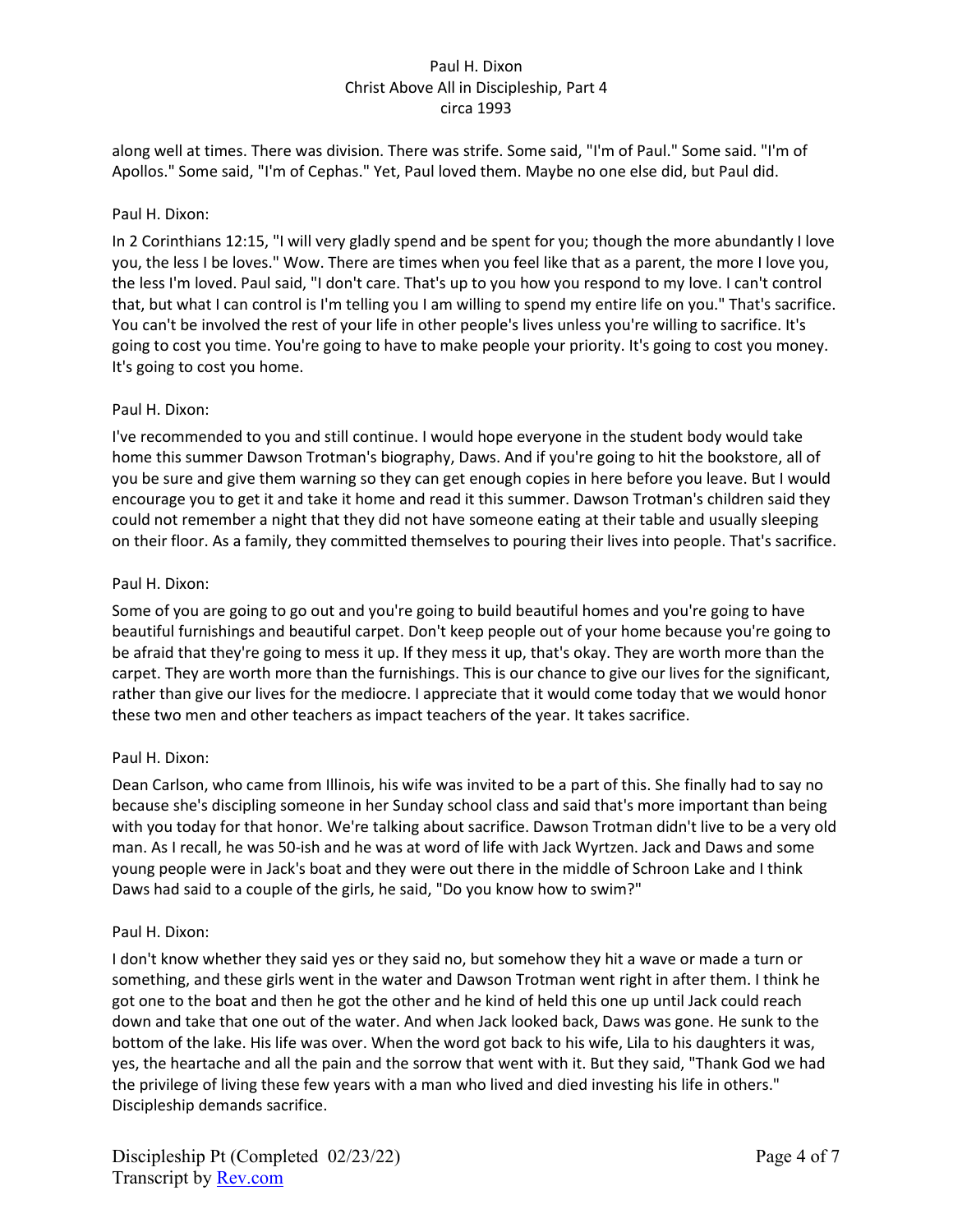### Paul H. Dixon:

And number seven, discipleship demands commitment. All of us, if we're going to accomplish anything have to decide what we're going to commit our lives to. We all have to say somewhere along the line, "I'm going to give my life for something or for somebody." And what I'm asking you to do is to consider seriously following the example of Jesus in the example of the New Testament and giving your lives in exchange for others. It's called the multiplication principle.

## Paul H. Dixon:

For too long, we've been adding in the church and God wants us to multiply. It's the age-old illustration would you rather have a dollar a day? If I gave you a dollar, would you rather have a dollar a day the rest of your life or what if I gave you a penny today and doubled it every day the rest of your life? In the Museum of Science and Industry in Chicago, they demonstrate this principle by having a display and they put a grain of sand on a checkerboard square, and then they double it. Then the next day on that square, you'll find two and then there are four and eight and 16 and 32 and 64 and 128 and 256. And by now, the sand is rolling out on the floor and they jump down to one of the squares. I forget however it is on that display.

## Paul H. Dixon:

Let's say it's around the 50th square. They said, "How much sand would be on this square if we've continued this principle?" And the answer is enough sand to cover the whole subcontinent of India five feet deep. That's multiplication. That's what they did in the early church. They start out adding to the church and then it says the disciples were multiplied, and then it says the churches are multiplied and that's how they reach their will for Christ. And oh, if we would buy into this, this New Testament principle that's the way that we're going to out the Great Commission.

# Paul H. Dixon:

Early in my Christian life I saw this principle and God in His sovereignty allowed me just to witness it and to be a part of it. When I was in College and I was approaching every summer and praying about what to do, one summer I went to the Virgin Islands and spent the summer working with young people. And another summer I decided to travel the United States in evangelistic meetings. I was 20 years old. It was 1959 and so another fellow and I just wrote pastors all over the country and said, "Hey, would you like to have a youth evangelistic meeting?" And we booked enough me meetings for the entire summer and so we traveled all summer on evangelistic campaigns.

#### Paul H. Dixon:

And then the next summer I was getting married and I figured I'd better make some money. So I got a job in Cincinnati at the Taylor Company. Now, they made what was known as the Taylor Tot. Some of you remember they put children in these and they wheeled them around. And so I had a part in manufacturing Taylor Tots and I worked on the second shift and get off about midnight and go home. It was hot. It was dirty. We were chrome plating pieces of things. And it was an interesting experience, but this particular day I got up and after my sleep and I had to get a haircut. So I went down to my car. It was a 1953 Dodge. That was the most amazing car you'd ever want to see. Those 1953 Dodges had gyromatic transmissions.

Paul H. Dixon: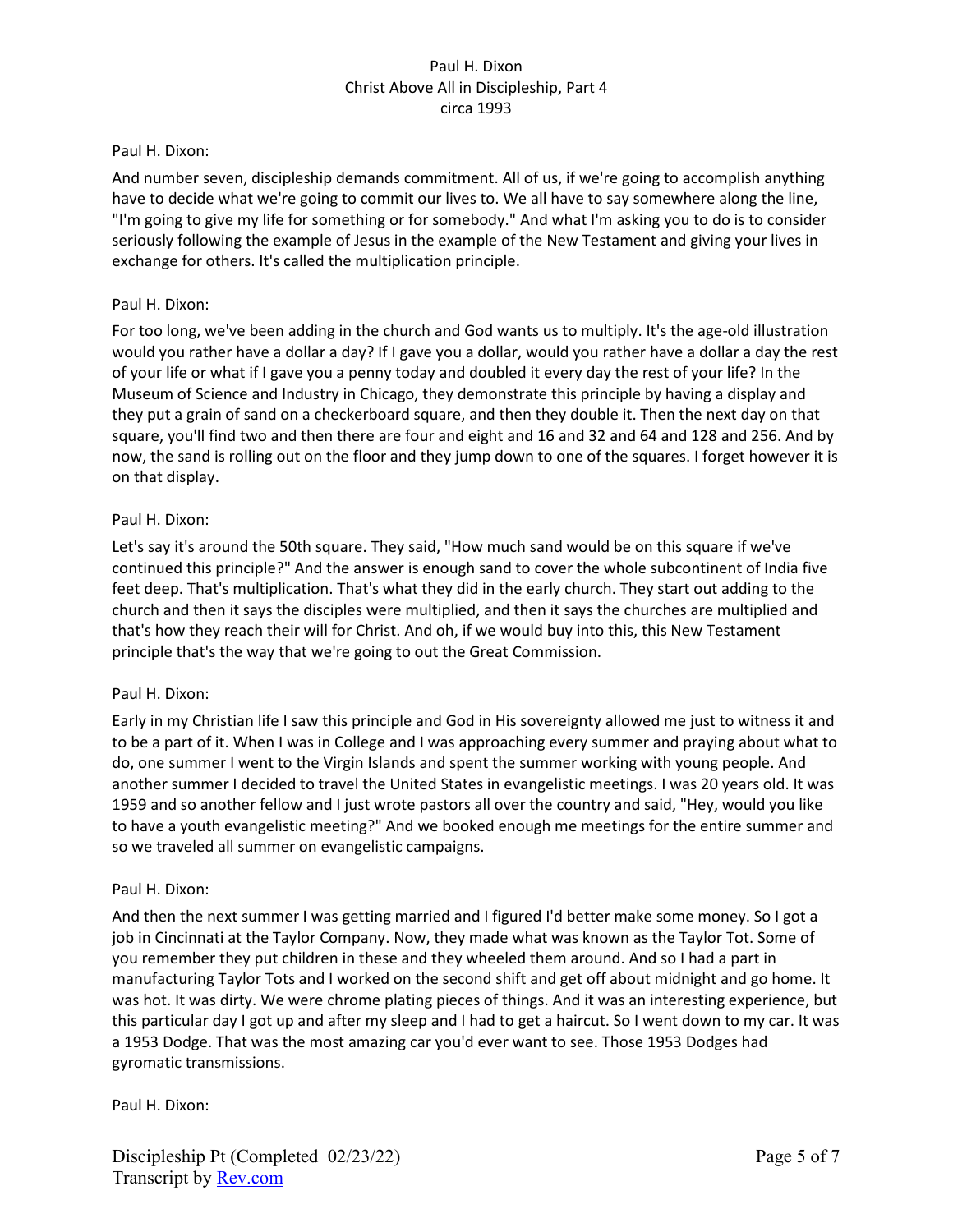And let me tell you what, they only manufactured these for a while so it was a real gem. What you did is you pushed down on the accelerator and then you took your foot off of the accelerator and you listened for a pin to drop, and you'd hear a click. And now you could step down on the accelerator again. I mean, I could drive up to a light and boy, I could really take off ... Click ... That's really a fascinating way to shift a car. I always kept that jewel. It was black and I always kept that jewel polished to a high shine and had lots of chrome on. It was really a neat car, kept it for years, but it didn't like the rain.

# Paul H. Dixon:

Chrysler's come a long way. If it rained, in fact, if it duded it wouldn't start. And usually if I took the distributor cap off and wiped it and worked on the spark plug wires and things like that, I could get it started. But this day, I couldn't get it started and so I just shut the hood and I started walking a mile or two to the barber shop, got my haircut. I'm walking home, this car drives over by the side of the road and said, "Hey, Dixs, you need a ride?" The only people who ever call of me Dixs were kids I went to high school with.

## Paul H. Dixon:

And I looked over there and an ROTC uniform was a guy who's about three years ahead of me in high school by the name of Jim. And I said, "Yeah, I need a ride, Jim." So he was driving me home. He said, "What are you doing?" So I told him. I said, "By the way I'm preaching now and Sunday night I'm preaching at the Norwood Baptist Church. Would you like to bring your wife and come?" He was a senior at the University of Cincinnati. Well, he said, "I'm an agnostic, but I'll come."

### Paul H. Dixon:

So he came on Sunday night and I looked out there and there sat Jim and his wife. And when I gave the invitation, I said, "Is there anybody here? Who'd like to raise your hand for prayer and say 'I'm not a Christian and I want you to pray for me tonight?'" And Jim raised his hand. I said, "I'm going over to a room in the hall. Anyone who would like to come and just ask me questions or talk to me, I'll be over there." Before long, Jim came in, he said, "Now, remember, I'm an agnostic. I don't believe the Bible." I said, "That's okay. It's all right. Evidently you're interested in talking." He said, "Yeah, I'd like to talk."

#### Paul H. Dixon:

So we sat there and he said, "Would you tell me why you believe the Bible?" And so I told him. When he got finished, he looked at me and said, "I'll believe it." He said, "I don't know what, but I'll believe it." But he said, "I'm afraid that it's all so emotional. I've never been in a service like this. I've never been moved like this. I'm afraid it's all emotion." He said, "I'm going to have to give it some thought." I said, "Fine. And if while you think about it, you die and you'll go to hell. But if you want to think about it, you go ahead."

#### Paul H. Dixon:

I said, "I'll tell you what, if you want to get saved, you be at my house Tuesday at two o'clock. You think about it for two days." Tuesday at two o'clock, there was a knock on the door and there stood Jim. And he said, "I want to get saved." And I took him up to my room and had the privilege of leading him to Christ. And he said, "Now I want to learn the Bible." And so I spent some time with him teaching him the Bible. And he said, "Could I come back tomorrow?" And he'd come back the next day and I'd teach him the Bible. He said, "Can I come back tomorrow?" And this went on for two weeks. And one day he said,